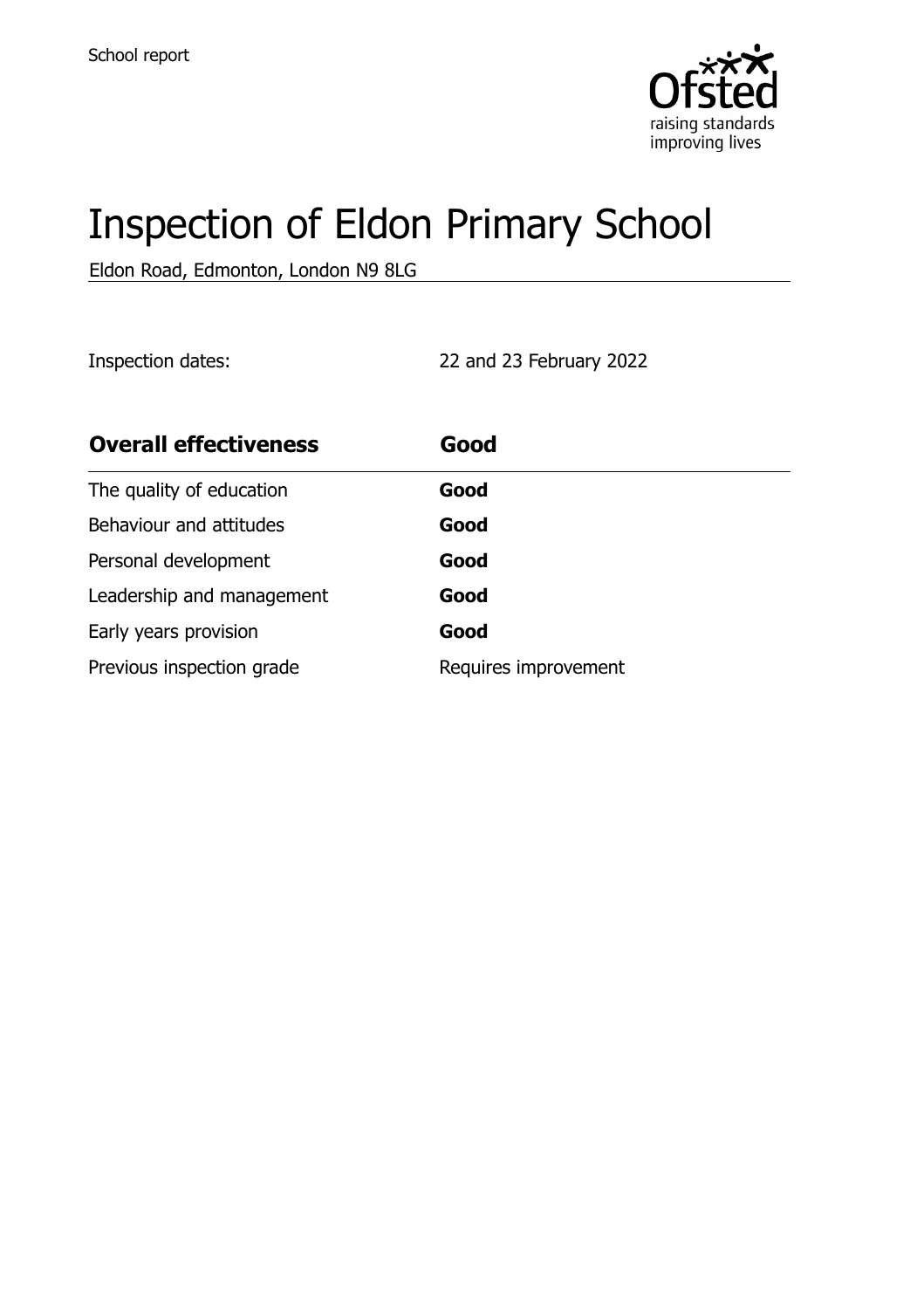

# **What is it like to attend this school?**

Pupils are happy and confident individuals who are keen to share their school with visitors. They are typically kind and considerate towards others, speaking knowledgably about diversity within the school and local community.

Pupils generally behave well in their classrooms, when moving around the school and outside in the playground. They enjoy the activities provided for them and make sure that nobody is left out. Pupils feel safe and are kept safe. They understand different types of bullying and report any incidents to adults who resolve them quickly.

Pupils benefit from attending after-school activities that extend their interests and skills in sports, computing, performing arts and languages. Pupils understand the importance of physical and mental health. They particularly enjoy joining in with their daily keep-fit session in the playground.

Leaders have designed an ambitious curriculum that helps pupils develop their understanding of important ideas. As a result, they produce work of good quality in different subjects. However, teachers do not always check if pupils have understood important ideas. This means that some pupils do not get to practise what they need to improve.

#### **What does the school do well and what does it need to do better?**

Leaders have prioritised pupils' reading. This begins in the early years where children enjoy listening to familiar stories, rhymes, and songs. Staff have been well trained to teach phonics. Pupils practise reading books that are well matched to sounds and words they have learned. Over time, this helps them become increasingly fluent and accurate readers. Weaker readers understand how to break down words they find difficult, and this helps them to become more confident. Although teachers generally teach reading accurately, on occasion, this is less precise. Leaders are aware and are providing appropriate support. Over time, pupils develop a love of reading. They talk enthusiastically about the stories they read and listen to.

Pupils study a curriculum that matches the scope and content of what is expected nationally. Leaders have identified the important concepts and vocabulary they want pupils to learn in each subject. These ideas are well sequenced so that pupils return to practise, and apply their knowledge over time. For example, in science, the older pupils explain magnetic materials or how to classify living organisms. This is because they already understand more simple ideas about plants or magnets. Similarly, in mathematics, children in the early years practise comparing the length of different objects using vocabulary such as 'short, shorter and shortest'. This helps them understand measurement before being introduced to more formal units such as millimetres and centimetres.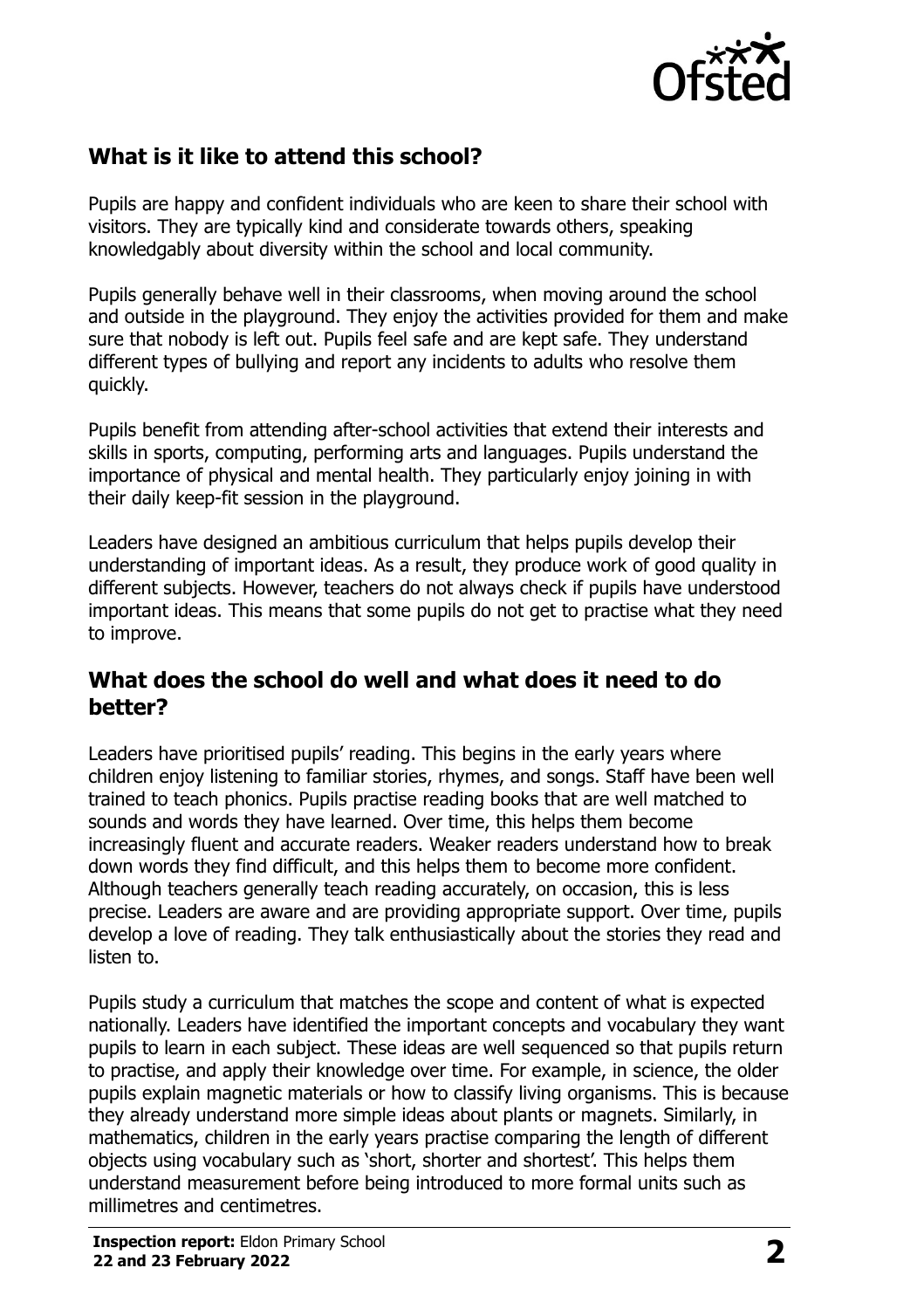

Teachers use games and quizzes to gauge what pupils have remembered from previous lessons. At the end of each unit, teachers identify what to assess. Teachers do not always focus on the same elements. This means the important concepts that make up the broader curriculum are not assessed consistently. As a result, leaders do not get a full understanding of the impact of the curriculum across the school.

Pupils with special educational needs and/or disabilities (SEND) are accurately identified. Staff have received extensive training in this area and provide skilled support. Pupils in the additional resource provision follow a well-thought-out curriculum and have access to a range of therapeutic support. Other pupils with SEND are generally well supported in their classrooms. However, they do not always return to and practise what they need, to understand new ideas. This is because the important concepts that make up the curriculum are not assessed consistently.

In most classes, pupils behave well. They engage positively with adults and peers alike and concentrate on their learning. However, there are times when some pupils behave less positively, for example when entering the dinner hall. Systems are in place to ensure pupils come to school regularly and on time. While these have resulted in some improvements, this remains an ongoing priority for leaders.

Pupils' personal development is well considered. This starts in the early years where children learn about making choices and behaviour that is right and wrong. Older pupils talk confidently about respecting diversity and know that the use of racist, sexist, and homophobic language is wrong.

Leaders have prioritised training for all staff. This has supported teachers to have appropriate subject knowledge when implementing the planned curriculum. Staff are appreciative of the training they receive and the opportunities to develop in their roles. They feel trusted and valued by leaders and that their workload is well managed. This includes teachers at the beginning of their career.

#### **Safeguarding**

The arrangements for safeguarding are effective.

Staff have been well trained and understand their role in keeping pupils safe. This enables them to raise any concerns they may have. Leaders take these referrals seriously and ensure swift support is provided from external agencies when needed.

Pupils understand how to stay safe because they learn how to identify and manage risks. The curriculum provides them with opportunity to learn about road safety, first aid and 'stranger danger'. Older pupils are helped to understand the risks of knife crime and online grooming. Parents who responded to the Ofsted's online survey agreed that their children were kept safe in school.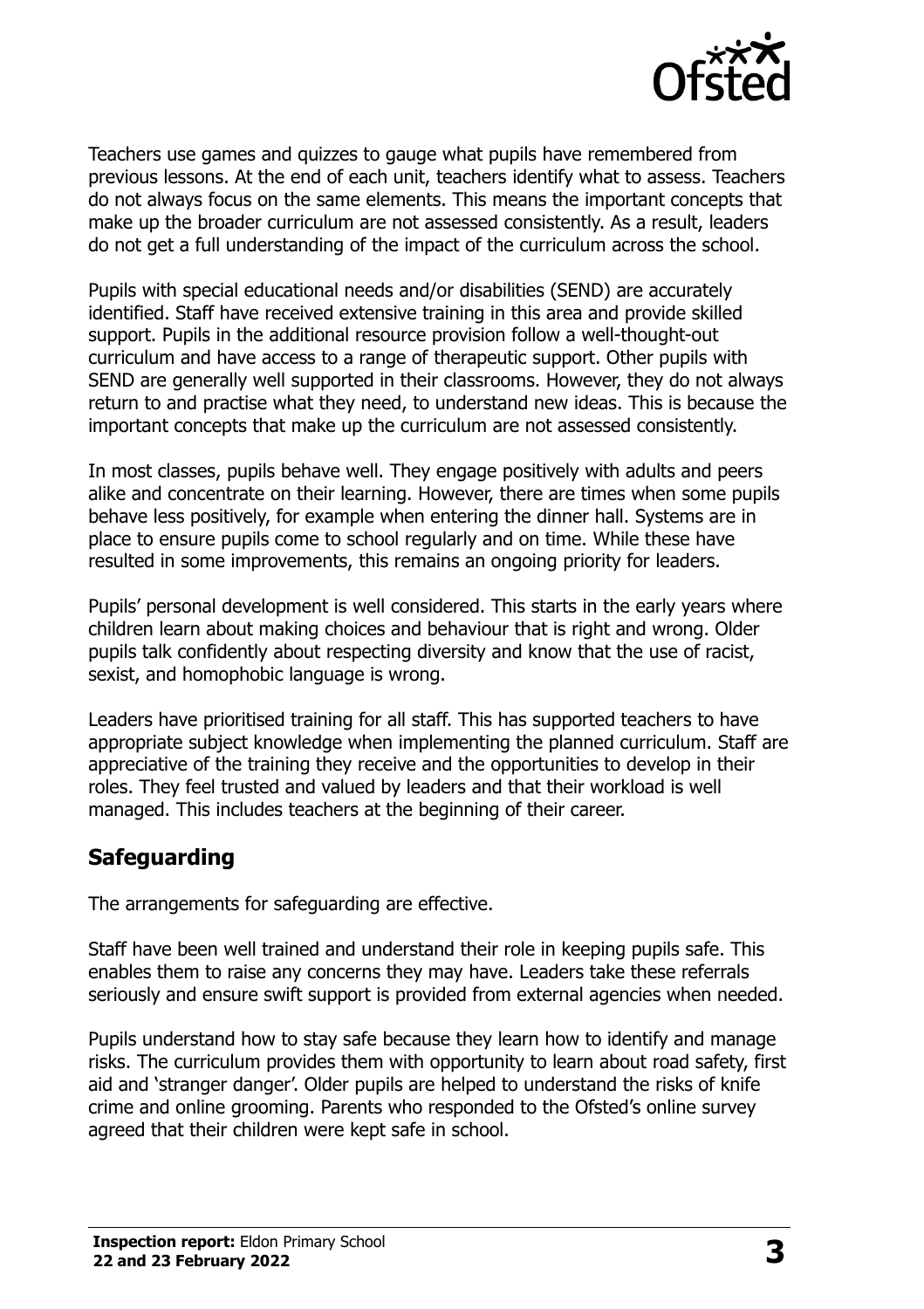

# **What does the school need to do to improve?**

#### **(Information for the school and appropriate authority)**

 $\blacksquare$  The curriculum in all subjects identifies the important knowledge pupils should learn. However, assessment is over-reliant on individual teachers choosing which elements of the curriculum to assess. Leaders should check that teachers assess the important concepts and vocabulary. This will help teachers ensure all pupils return to and practise important ideas. It will also assist leaders to evaluate the full effectiveness of the curriculum.

#### **How can I feed back my views?**

You can use [Ofsted Parent View](http://parentview.ofsted.gov.uk/) to give Ofsted your opinion on your child's school, or to find out what other parents and carers think. We use information from Ofsted Parent View when deciding which schools to inspect, when to inspect them and as part of their inspection.

The Department for Education has further quidance on how to complain about a school.

If you are the school and you are not happy with the inspection or the report, you can [complain to Ofsted.](http://www.gov.uk/complain-ofsted-report)

#### **Further information**

You can search for [published performance information](http://www.compare-school-performance.service.gov.uk/) about the school.

In the report, '[disadvantaged pupils](http://www.gov.uk/guidance/pupil-premium-information-for-schools-and-alternative-provision-settings)' refers to those pupils who attract government pupil premium funding: pupils claiming free school meals at any point in the last six years and pupils in care or who left care through adoption or another formal route.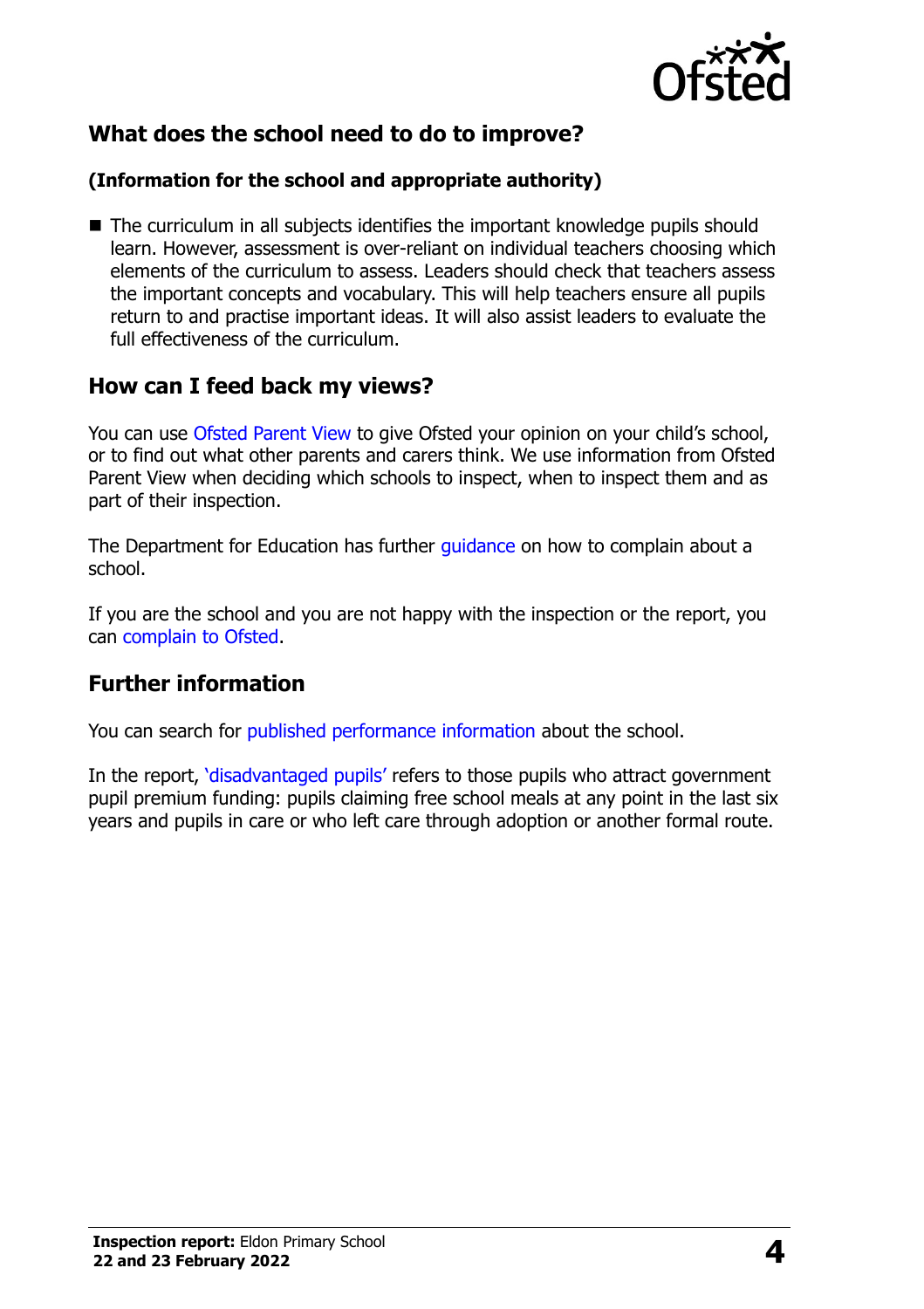

# **School details**

| Unique reference number             | 101988                                                           |  |
|-------------------------------------|------------------------------------------------------------------|--|
| <b>Local authority</b>              | Enfield                                                          |  |
| <b>Inspection number</b>            | 10211669                                                         |  |
| <b>Type of school</b>               | Primary                                                          |  |
| <b>School category</b>              | Maintained                                                       |  |
| Age range of pupils                 | 2 to 11                                                          |  |
| <b>Gender of pupils</b>             | Mixed                                                            |  |
| Number of pupils on the school roll | 910                                                              |  |
| <b>Appropriate authority</b>        | The governing body                                               |  |
| <b>Chair of governing body</b>      | Harvindar Kaur                                                   |  |
| <b>Headteacher</b>                  | Jane Flynn                                                       |  |
| Website                             | www.eldonprimary.co.uk                                           |  |
| Date of previous inspection         | 16 and 17 May 2018, under section 5 of<br>the Education Act 2005 |  |

# **Information about this school**

- Eldon Primary School is much larger than the average-sized primary school.
- The school admits two-year-olds as part of their early years provision.
- $\blacksquare$  The school has a designated specialist provision for 16 pupils with autism.
- $\blacksquare$  The school does not use any alternative provision.
- The current chair of the governing body was appointed in 2019.

# **Information about this inspection**

The inspector(s) carried out this inspection under section 5 of the Education Act 2005.

- This was the first routine inspection the school received since the COVID-19 pandemic began. Inspectors discussed the impact of the pandemic with school leaders and have taken that into account in their evaluation.
- $\blacksquare$  The inspection team completed deep dives in these subjects: reading, mathematics, science, history, and physical education. To do this, they met with subject leaders, had discussions with staff and pupils, visited lessons and looked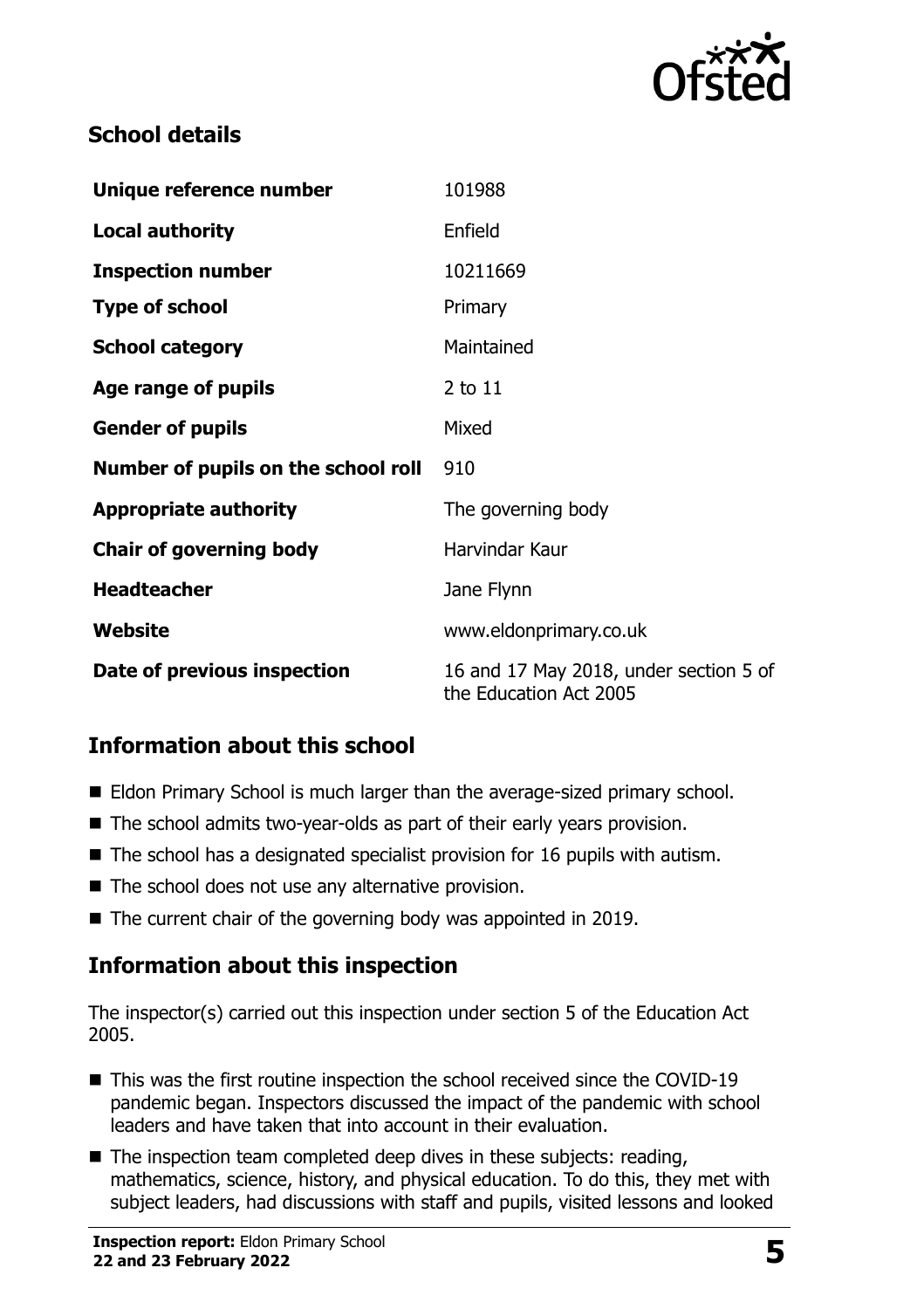

at pupils' work. Inspectors also considered leaders' plans and pupils' work in art, geography, and modern foreign languages.

- Inspectors scrutinised a range of documents, including leaders' evaluation of the school and priorities for improvement.
- Inspectors met with senior leaders, a selection of subject leaders, teachers, and the safeguarding and attendance officers.
- **Inspectors met with three members of the governing body, including the chair** and vice-chair. They also spoke with representatives of the local authority and the Haringey Education Partnership.
- The inspection team reviewed the arrangements for safeguarding by scrutinising records and through discussions with staff and pupils.
- The views of pupils, parents, and staff, as gathered through discussions and Ofsted's surveys were considered.

#### **Inspection team**

| Nick Turvey, lead inspector | Her Majesty's Inspector |
|-----------------------------|-------------------------|
| Sarah Lack                  | Ofsted Inspector        |
| Tom Canning                 | Ofsted Inspector        |
| Jean Thwaites               | Her Majesty's Inspector |